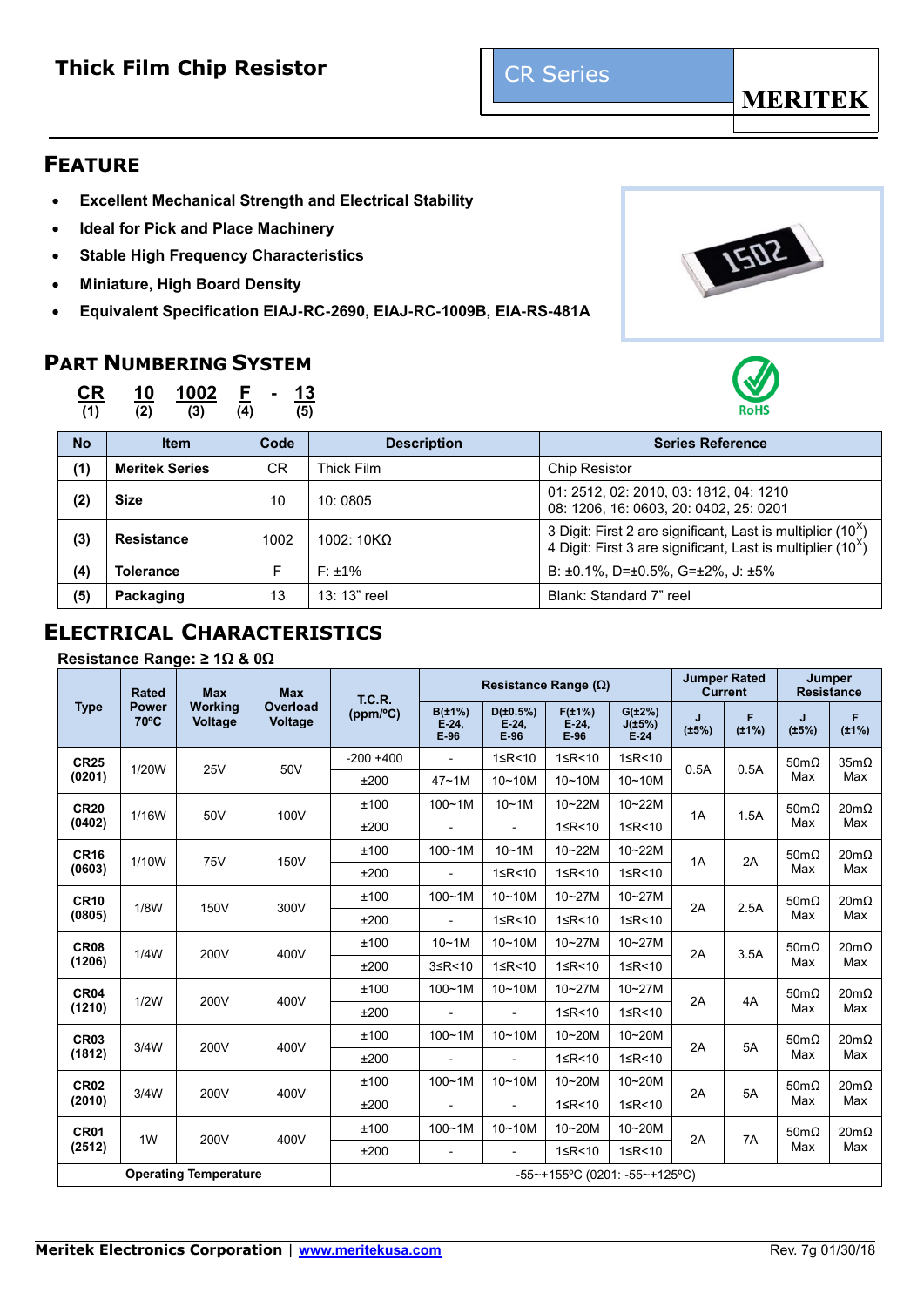# **ELECTRICAL CHARACTERISTICS (CONTINUED)**

### **Resistance Range: <1Ω**

| <b>Type</b>           | <b>Rated Power</b> | <b>Max Rated</b>             | <b>Max Overload</b> | T.C.R. ( $ppm/°C$ ) | Resistance Range (mΩ)     |  |
|-----------------------|--------------------|------------------------------|---------------------|---------------------|---------------------------|--|
|                       | 70°C               | <b>Current</b>               | <b>Current</b>      |                     | F (±1%), G (±2%), J (±5%) |  |
|                       |                    |                              |                     | ±1500               | $25 - 37$                 |  |
|                       |                    |                              |                     | ±1200               | $37 - 60$                 |  |
| <b>CR20</b>           | 1/16W              | 1.58A                        | 3.95A               | ±600                | 60~200                    |  |
| (0402)                |                    |                              |                     | ±300                | 200~400                   |  |
|                       |                    |                              |                     | ±250                | 400~600                   |  |
|                       |                    |                              |                     | ±200                | 600~1000                  |  |
|                       |                    |                              |                     | ±1500               | $10 - 37$                 |  |
|                       |                    |                              |                     | ±1200               | $37 - 60$                 |  |
| <b>CR16</b>           | 1/10W              | 3.16A                        | 7.91A               | ±600                | 60~100                    |  |
| (0603)                |                    |                              |                     | ±300                | 100~200                   |  |
|                       |                    |                              |                     | ±600                | 200~500                   |  |
|                       |                    |                              |                     | ±400                | 500~1000                  |  |
|                       |                    |                              |                     | ±1500               | $10 - 19$                 |  |
|                       |                    |                              | 8.82A               | ±1200               | $19 - 33$                 |  |
| <b>CR10</b><br>(0805) | 1/8W               | 3.53A                        |                     | ±800                | $33 - 50$                 |  |
|                       |                    |                              |                     | ±600                | $50 - 100$                |  |
|                       |                    |                              |                     | ±200                | 100~1000                  |  |
|                       |                    |                              |                     | ±1500               | $10 - 19$                 |  |
|                       |                    |                              |                     | ±1200               | $19 - 25$                 |  |
| <b>CR08</b><br>(1206) | 1/3W               | 5.77A                        | 14.42A              | $\pm 1000$          | $25 - 50$                 |  |
|                       |                    |                              |                     | ±600                | $50 - 100$                |  |
|                       |                    |                              |                     | ±200                | 100~1000                  |  |
|                       |                    | 7.07A                        | 17.67A              | ±1500               | $10 - 19$                 |  |
|                       |                    |                              |                     | $\pm 1000$          | $19 - 25$                 |  |
| CR04<br>(1210)        | 1/2W               |                              |                     | ±700                | $25 - 50$                 |  |
|                       |                    |                              |                     | ±400                | $50 - 100$                |  |
|                       |                    |                              |                     | ±200                | 100~1000                  |  |
|                       |                    |                              |                     | ±1500               | $10 - 19$                 |  |
|                       |                    |                              |                     | ±1200               | $19 - 25$                 |  |
| CR03<br>(1812)        | 3/4W               | 8.66A                        | 21.65A              | $\pm 900$           | $25 - 50$                 |  |
|                       |                    |                              |                     | ±500                | $50 - 100$                |  |
|                       |                    |                              |                     | ±200                | 100~1000                  |  |
|                       |                    |                              |                     | ±1500               | $10 - 19$                 |  |
|                       |                    |                              |                     | ±1200               | $19 - 25$                 |  |
| <b>CR02</b><br>(2010) | 3/4W               | 8.66A                        | 21.65A              | ±900                | $25 - 50$                 |  |
|                       |                    |                              |                     | ±500                | $50 - 100$                |  |
|                       |                    |                              |                     | ±200                | 100~1000                  |  |
|                       |                    |                              |                     | ±1500               | $10 - 19$                 |  |
|                       |                    |                              |                     | ±1200               | $19 - 25$                 |  |
| <b>CR01</b><br>(2512) | $1W$               | 10A                          | 25A                 | ±900                | $25 - 50$                 |  |
|                       |                    |                              |                     | ±500                | $50 - 100$                |  |
|                       |                    |                              |                     | $\pm 200$           | 100~1000                  |  |
|                       |                    | <b>Operating Temperature</b> | $-55 - +155$ °C     |                     |                           |  |

**Meritek Electronics Corporation** | **[www.meritekusa.com](http://www.meritekusa.com/)** Rev. 7g 01/30/18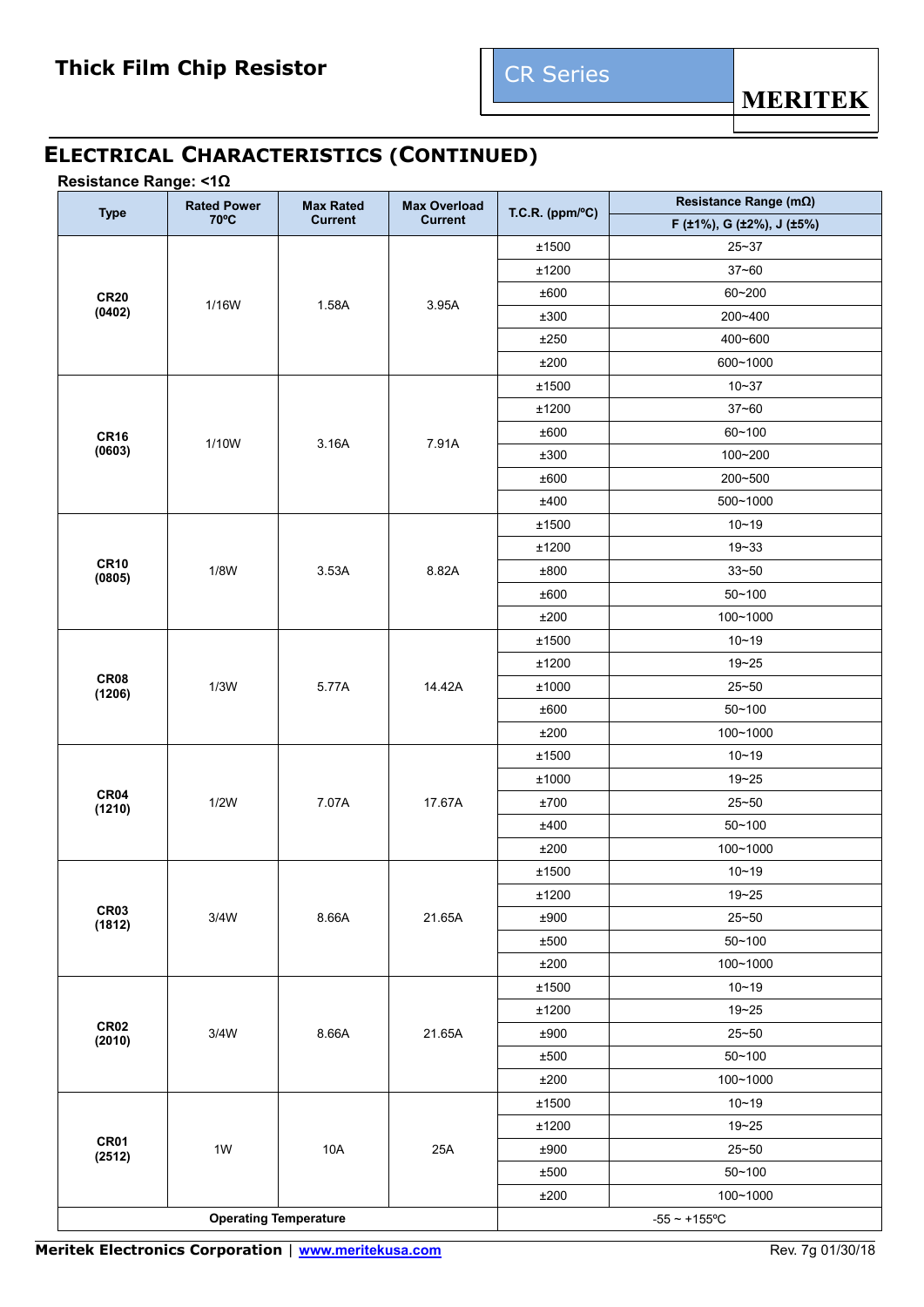## **DIMENSIONS**

| Resistance Range: ≥ 1Ω & 0Ω |  |  |
|-----------------------------|--|--|
|                             |  |  |

|                  | <b>Size</b>                                  | Dimensions (mm) |                 |                 |                 |                 |  |  |  |  |
|------------------|----------------------------------------------|-----------------|-----------------|-----------------|-----------------|-----------------|--|--|--|--|
| <b>Type</b>      |                                              |                 | W               | н               | L1              | L <sub>2</sub>  |  |  |  |  |
| <b>CR25</b>      | 0201                                         | $0.60 + 0.03$   | $0.30 + 0.03$   | $0.23 \pm 0.03$ | $0.10 + 0.05$   | $0.15 \pm 0.05$ |  |  |  |  |
| <b>CR20</b>      | 0402                                         | $1.00 + 0.10$   | $0.50 + 0.05$   | $0.30 + 0.05$   | $0.20 + 0.10$   | $0.25 \pm 0.10$ |  |  |  |  |
| <b>CR16</b>      | $1.60 + 0.10$<br>0603<br>0805<br>$2.00+0.10$ |                 | $0.80 + 0.10$   | $0.45 \pm 0.10$ | $0.30 + 0.15$   | $0.30 + 0.15$   |  |  |  |  |
| <b>CR10</b>      |                                              |                 | $1.25 \pm 0.10$ | $0.50 + 0.10$   | $0.35 \pm 0.20$ | $0.35 \pm 0.15$ |  |  |  |  |
| CR <sub>08</sub> | 1206                                         | $3.05 \pm 0.10$ | $1.55 \pm 0.10$ | $0.50 + 0.10$   | $0.45 \pm 0.20$ | $0.35 \pm 0.15$ |  |  |  |  |
| CR <sub>04</sub> | 1210                                         | $3.05 \pm 0.10$ | $2.55 \pm 0.10$ | $0.55 \pm 0.10$ | $0.50 + 0.20$   | $0.50 + 0.20$   |  |  |  |  |
| CR <sub>03</sub> | 1812                                         | $4.40 \pm 0.20$ | $3.15 \pm 0.20$ | $0.47 \pm 0.20$ | $0.60 + 0.20$   | $0.60 + 0.20$   |  |  |  |  |
| <b>CR02</b>      | 2010                                         | $5.00+0.20$     | $2.50+0.20$     | $0.55 \pm 0.10$ | $0.60 + 0.20$   | $0.60 + 0.20$   |  |  |  |  |
| CR <sub>01</sub> | 2512                                         | $6.30\pm0.20$   | $3.20 \pm 0.20$ | $0.55 \pm 0.10$ | $0.60 + 0.20$   | $0.60 + 0.20$   |  |  |  |  |



#### **Resistance Range: < 1Ω**

|                  | <b>Size</b>                                  |                 | Dimensions (mm) |                 |                 |                 |  |  |  |  |  |
|------------------|----------------------------------------------|-----------------|-----------------|-----------------|-----------------|-----------------|--|--|--|--|--|
| <b>Type</b>      |                                              |                 | W               | н               | L1              | L <sub>2</sub>  |  |  |  |  |  |
| <b>CR20</b>      | 0402                                         | $1.00 + 0.10$   | $0.50 + 0.05$   | $0.30 + 0.10$   | $0.25 \pm 0.10$ | $0.20 \pm 0.15$ |  |  |  |  |  |
| <b>CR16</b>      | 0603<br>$1.60 + 0.10$<br>0805<br>$2.00+0.10$ |                 | $0.80 + 0.10$   | $0.45 \pm 0.10$ | $0.25 \pm 0.15$ | $0.35 \pm 0.15$ |  |  |  |  |  |
| <b>CR10</b>      |                                              |                 | $1.25 \pm 0.10$ | $0.50 + 0.10$   | $0.35 \pm 0.20$ | $0.35 \pm 0.20$ |  |  |  |  |  |
| CR <sub>08</sub> | 1206                                         | $3.05 \pm 0.10$ | $1.55 \pm 0.10$ | $0.50 + 0.10$   | $0.45 \pm 0.20$ | $0.55 \pm 0.25$ |  |  |  |  |  |
| CR <sub>04</sub> | 1210                                         | $3.05 \pm 0.10$ | $2.55 \pm 0.10$ | $0.55 \pm 0.10$ | $0.50 + 0.20$   | $0.50 + 0.20$   |  |  |  |  |  |
| CR <sub>03</sub> | 1812                                         | $4.40 \pm 0.20$ | $3.15 \pm 0.20$ | $0.47 + 0.20$   | $0.60 + 0.20$   | $0.60 + 0.20$   |  |  |  |  |  |
| <b>CR02</b>      | 2010                                         | $5.00+0.20$     | $2.50+0.20$     | $0.60 + 0.10$   | $0.65 \pm 0.20$ | $0.65 \pm 0.20$ |  |  |  |  |  |
| CR <sub>01</sub> | 2512                                         | $6.30 \pm 0.20$ | $3.20 \pm 0.20$ | $0.60 + 0.10$   | $0.65 \pm 0.20$ | $0.65 \pm 0.20$ |  |  |  |  |  |



# **POWER DERATING CURVE**



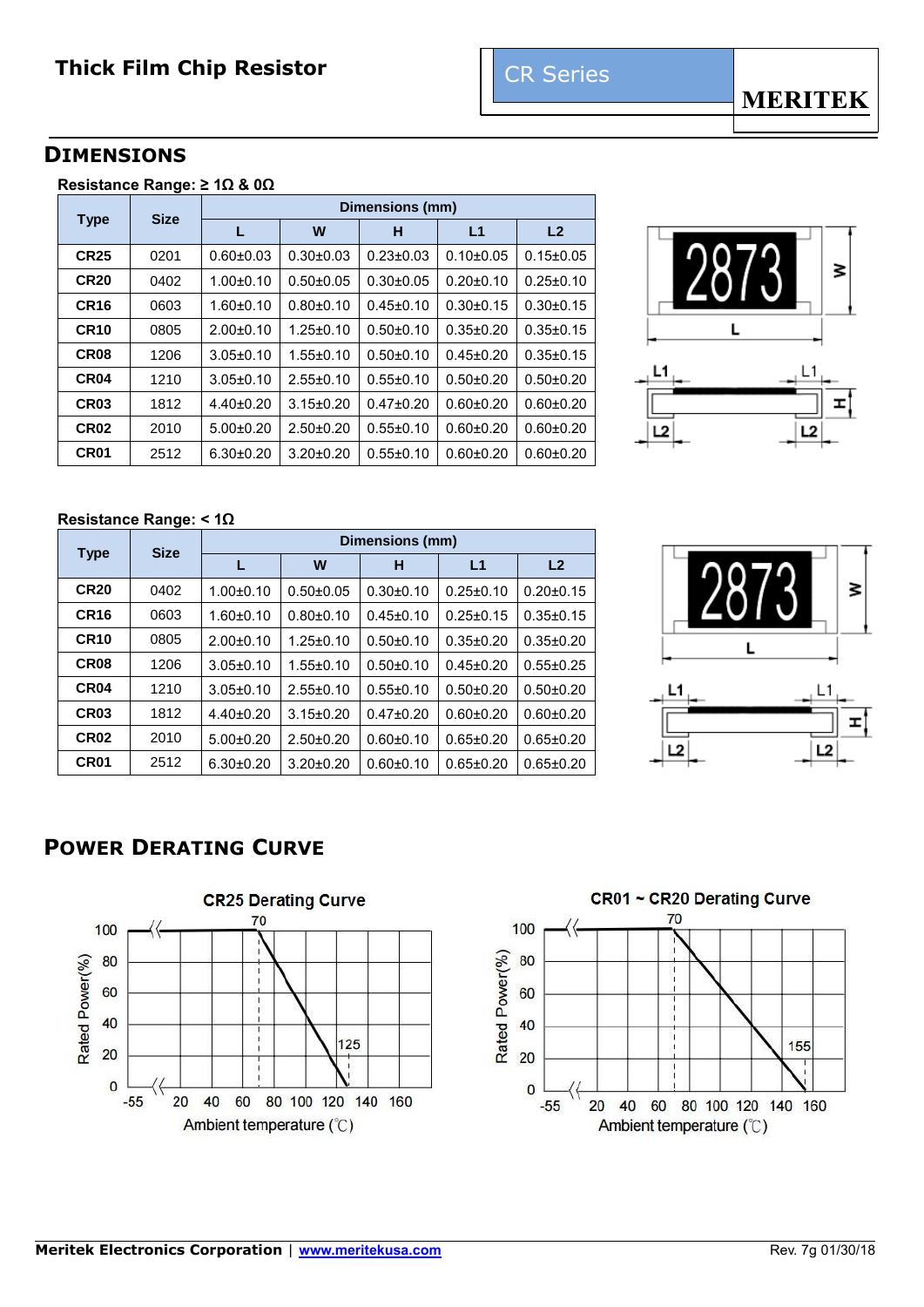

# **RELIABILITY TEST CONDITIONS AND REQUIREMENTS**

| <b>Item</b>                                                      | <b>Standard</b><br><b>Test Conditions</b> |                                                                                                                                                                                                                                                                                                                                      | <b>Requirements</b>                                                                                                                                                                                                                                                                                                                     |  |  |  |
|------------------------------------------------------------------|-------------------------------------------|--------------------------------------------------------------------------------------------------------------------------------------------------------------------------------------------------------------------------------------------------------------------------------------------------------------------------------------|-----------------------------------------------------------------------------------------------------------------------------------------------------------------------------------------------------------------------------------------------------------------------------------------------------------------------------------------|--|--|--|
| <b>Temperature</b><br><b>Coefficient of</b><br><b>Resistance</b> | JIS-C5201-1 4.8                           | T.C.R = $\frac{(R2 - R1)}{R1 (T2 - T1)} x 10^6$ ,<br>R1: Resistance at Room Temperature<br>R2: Resistance at -55°C or +125°C<br>T1: Room Temperature<br>T2: -55°C or +125°C                                                                                                                                                          | As Specified                                                                                                                                                                                                                                                                                                                            |  |  |  |
| <b>Short Time Overload</b>                                       | JIS-C5201-14.13                           | Apply 2.5 times rated voltage for 5 seconds and<br>release the load for about 30 minutes, then<br>measure. Apply maximum overload current for<br>jumpers.                                                                                                                                                                            | Resistance ≥1Ω:<br>$0.1\%$ , $0.5\%$ , $1\%$ : $\pm(1.0\% + 0.05\Omega)$<br>$2\%$ , 5%: $\pm(2.0\% + 0.10\Omega)$<br>Resistance $<1$ $\Omega$ :<br>1%, 2%, 5%: $\pm(2.0\%+0.001\Omega)$<br>Jumper: As Specified<br>No evidence of mechanical damage<br>No short or burned appearance                                                    |  |  |  |
| <b>Insulation Resistance</b>                                     | JIS-C5201-1 4.6                           | Put the resistor in the fixture and apply 100VDC<br>for 1 min. Then measure the insulation resistance<br>between electrodes and insulating enclosure or<br>between electrodes and base material.                                                                                                                                     | $\geq 10^9 \Omega$                                                                                                                                                                                                                                                                                                                      |  |  |  |
| <b>Dielectric Withstand</b><br><b>Voltage</b>                    | JIS-C5201-14.7                            | Put the resistor in the fixture and apply:<br>CR01,02,03,04,08,10 : 500VAC for 1 minute<br>CR16,20,25:300VAC for 1 minute                                                                                                                                                                                                            | No short or burned appearance                                                                                                                                                                                                                                                                                                           |  |  |  |
| <b>Intermittent Overload</b>                                     | JIS-C5201-1 4.13                          | Put the tested resistor into test chamber of<br>25±2°C and load 2.5 times rated voltage for 1 sec.<br>on, 25 sec. off. Test for $10,000 \sim 10,400$ cycles.<br>Leave the resistor at no load for 1 hr before<br>measuring. Apply max overload current for<br>jumper.                                                                | Resistance $\geq 1$ $\Omega$ : $\pm (5.0\% + 0.10\Omega)$<br>Resistance <1 $\Omega$ : ±(5.0%+0.001 $\Omega$ )<br>Jumper: As Specified<br>No evidence of mechanical damage<br>No short or burned appearance                                                                                                                              |  |  |  |
| <b>Noise Level</b><br>JIS-C5201-1 4.12                           |                                           | Refer to JIS-C5201-1 4.12                                                                                                                                                                                                                                                                                                            | <b>Noise</b><br><b>Resistance</b><br>$< 100\Omega$<br>≤ -10db $(0.32 \text{ uV/V})$<br>$100 - 1K\Omega$<br>$\leq$ 0db<br>$(1.0 \text{ uV/V})$<br>$1K\Omega$ ~10K $\Omega$<br>$\leq 10db$<br>$(3.2$ uV/V)<br>10K~100KΩ<br>$\leq 15$ db<br>$(5.6$ uV/V)<br>100K~1MΩ<br>$\leq$ 20db<br>$(10$ uV/V)<br>$>1M\Omega$<br>$\leq$ 30db (32 uV/V) |  |  |  |
| <b>Core Body Strength</b>                                        | JIS-C5201-1 4.15                          | Apply R0.5 test probe at its central part then<br>pushing 10N force on the sample for 10 sec.<br>CR16,20: Probe R0.2                                                                                                                                                                                                                 | Resistance $\geq 1\Omega$ : $\pm (1.0\% + 0.05\Omega)$<br>Resistance <1 $\Omega$ : ±(1.0%+0.001 $\Omega$ )<br>No evidence of mechanical damage<br>No short or burned appearance                                                                                                                                                         |  |  |  |
| <b>Terminal Strength</b>                                         | JIS-C5201-14.16                           | Test 1:<br>Mount the resistor on the board and apply 5N<br>pushing force on the sample. Read for 10 sec.<br>(CR25: 3N)<br>Test <sub>2</sub> :<br>Mount the resistor on the board and slowly add<br>force onto the terminal until it breaks.                                                                                          | Test $1$ :<br>No evidence of mechanical damage<br>Test 2:<br>$CR25 \geq 3N$<br>Other type $\geq$ 5N                                                                                                                                                                                                                                     |  |  |  |
| <b>Resistance to</b><br><b>Solvent</b>                           | JIS-C5201-1 4.29                          | Immerse the resistor into isopropyl alcohol of<br>20~25 °C for 5 min. Leave the resistor at room<br>temperature for 48 hrs before measuring.                                                                                                                                                                                         | Resistance ≥1Ω:<br>$CR25: \pm (1.0\% + 0.05\Omega)$<br>Others: ±(0.5%+0.05Ω)<br>Resistance <1 $\Omega$ : ±(1.0%+0.001 $\Omega$ )<br>No evidence of mechanical damage<br>No G2 overcoating and Sn layer                                                                                                                                  |  |  |  |
| Solderability                                                    | JIS-C5201-1 4.17                          | Preconditioning:<br>Place the resistor in the PCT apparatus at 105°C,<br>100% RH, and 1.22x105Pa for 4 hrs. Leave the<br>resistor at room temperature for 48 hrs before test<br>Test Method:<br>Immerse the resistor into a solder pot at 235±5°C<br>for 2 sec. Leave the resistor under a microscope<br>to observe its solder area. | 95% coverage minimum                                                                                                                                                                                                                                                                                                                    |  |  |  |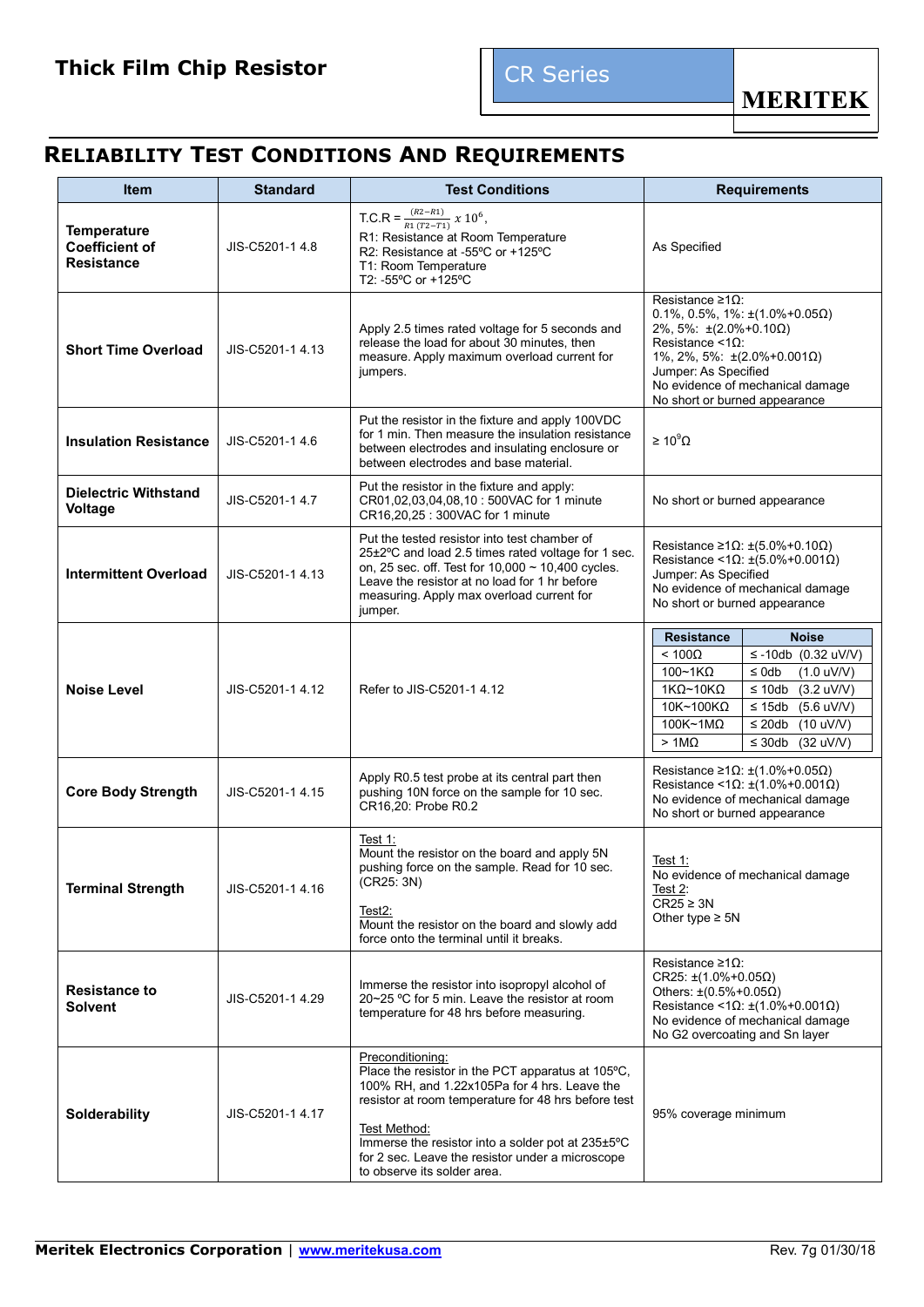# **RELIABILITY TEST CONDITIONS AND REQUIREMENTS (CONTINUED)**

| <b>Item</b>                                   | <b>Standard</b>                      | <b>Test Conditions</b>                                                                                                                                                                                                                                                                                                                                                                                                                                    |                                                                                                                                                                                                                                                                                                                                                                               | <b>Requirements</b>                                                                                                                                                                                                                                                                                                       |  |                                                                                                                                                                                                                                                                                                                                                                                                                                                                                                                                      |  |
|-----------------------------------------------|--------------------------------------|-----------------------------------------------------------------------------------------------------------------------------------------------------------------------------------------------------------------------------------------------------------------------------------------------------------------------------------------------------------------------------------------------------------------------------------------------------------|-------------------------------------------------------------------------------------------------------------------------------------------------------------------------------------------------------------------------------------------------------------------------------------------------------------------------------------------------------------------------------|---------------------------------------------------------------------------------------------------------------------------------------------------------------------------------------------------------------------------------------------------------------------------------------------------------------------------|--|--------------------------------------------------------------------------------------------------------------------------------------------------------------------------------------------------------------------------------------------------------------------------------------------------------------------------------------------------------------------------------------------------------------------------------------------------------------------------------------------------------------------------------------|--|
| <b>Resistance to</b><br><b>Soldering Heat</b> | JIS-C5201-1 4.18                     | Test method 1:<br>temperature for 1 hr.<br>Test method 2:<br>Test method 3:<br>Preheating temperature: 350±10°C                                                                                                                                                                                                                                                                                                                                           | Immerse the resistor in molten solder of 260~<br>265°C for 10 sec. Then leave the resistor at room<br>Immerse the resistor in molten solder of 260~<br>265°C for 30 sec. Leave the resistor under a<br>microscope to observe its solder area.<br>Electric iron preheating time: 3~4 sec<br>Place the preheated iron on the electrode<br>termination for 60 mins. and measure. |                                                                                                                                                                                                                                                                                                                           |  |                                                                                                                                                                                                                                                                                                                                                                                                                                                                                                                                      |  |
| Joint Strength of<br><b>Solder</b>            | JIS-C5201-1 4.32<br>JIS-C5201-1 4.33 | Preconditioning:<br>Same as Solderability Preconditioning<br>Test item 1:<br>Apply a static load using a R0.5 (CR25: R0.1)<br>scratch tool to the core of the component in the<br>direction of the arrow for 10 seconds. Measure<br>under load: CR25: 5N, CR20: 10N, Others: 20N<br>Test item 2:<br>Solder the resistor onto PC board and apply<br>downward force, measure under load.<br>Amplitude: CR20,16,10: 5mm, CR25,08,04: 3mm,<br>CR03.02.01: 2mm | Test item 1 and 2:<br>Resistance $\geq 1\Omega$ : $\pm (1.0\% + 0.05\Omega)$<br>Resistance <1 $\Omega$ : $\pm$ (1.0%+0.001 $\Omega$ )<br>No evidence of mechanical damage<br>No terminal peeling off.                                                                                                                                                                         |                                                                                                                                                                                                                                                                                                                           |  |                                                                                                                                                                                                                                                                                                                                                                                                                                                                                                                                      |  |
| <b>Vibration</b>                              | JIS-C5201-1 4.22                     | Mount the resistor by its leads to the supporting<br>terminals on the solid table. Apply frequency 10Hz<br>~ 55Hz and return to 10Hz in a period of 1 min. at<br>an amplitude of 1.5mm. Apply this motion for 2 hrs<br>in each mutually perpendicular directions<br>(total 6 hrs)                                                                                                                                                                         | Resistance $\geq 1\Omega$ :<br>$0.1\%$ , $0.5\%$ , $1\%$ : $\pm(0.5\% + 0.05\Omega)$<br>$2\%$ , 5%: $\pm(1.0\% + 0.05\Omega)$<br>Resistance<1 $\Omega$ :<br>1%, 2%, 5%: $\pm$ (1.0%+0.001 $\Omega$ )<br>No evidence of mechanical damage                                                                                                                                      |                                                                                                                                                                                                                                                                                                                           |  |                                                                                                                                                                                                                                                                                                                                                                                                                                                                                                                                      |  |
| <b>Resistance to Dry</b><br>Heat              | JIS-C5201-1 4.25                     | Resistance ≥1Ω:<br>$0.1\%$ , $0.5\%$ , $1\%$ : $\pm(1.0\% + 0.05\Omega)$<br>Put tested resistor into the test chamber of 155±<br>$2\%$ , 5%: $\pm(2.0\% + 0.10\Omega)$<br>5°C for 1000~1048 hrs. Leave the resistor at room<br>Resistance <1 $\Omega$ :<br>temperature for 1 hour before measuring.<br>1%, 2%, 5%: $\pm(1.0\% + 0.001\Omega)$<br>(CR25: 125±3°C)<br>No evidence of mechanical damage<br>No short or burned appearance                     |                                                                                                                                                                                                                                                                                                                                                                               |                                                                                                                                                                                                                                                                                                                           |  |                                                                                                                                                                                                                                                                                                                                                                                                                                                                                                                                      |  |
| <b>Thermal Shock</b>                          | <b>MIL-STD 202</b><br>Method 107     | Put tested resistor into the test chamber used in<br>Thermal Shock which is shown in the following<br>table. Cycle 300 times consecutively. Leave the<br>resistor at room temperature for 1 hr before<br>measuring.<br><b>Testing Condition</b><br>Lowest Temperature<br>$-55 \pm 5^{\circ}$ C<br>125±5°C<br><b>Highest Temperature</b><br>Time at each Temp.<br>15 minutes each                                                                          | Resistance ≥1Ω:<br>$0.1\%$ , $0.5\%$ , $1\%$ : $\pm(0.5\% + 0.05\Omega)$<br>$2\%$ , 5%: $\pm$ (1.0%+0.05 $\Omega$ )<br>Resistance $\leq 1\Omega$ :<br>1%, 2%, 5%: $±$ (1.0%+0.001Ω)<br>No evidence of mechanical damage<br>No short or burned appearance                                                                                                                      |                                                                                                                                                                                                                                                                                                                           |  |                                                                                                                                                                                                                                                                                                                                                                                                                                                                                                                                      |  |
| <b>Load Life in Moisture</b>                  | JIS-C5201-1 4.24                     | before measuring.                                                                                                                                                                                                                                                                                                                                                                                                                                         |                                                                                                                                                                                                                                                                                                                                                                               |                                                                                                                                                                                                                                                                                                                           |  | Resistance ≥1Ω:<br>CR25: $1\% \pm (1.0\% + 0.05\Omega)$<br>$5\% \pm (3.0\% + 0.1\Omega)$<br>Put the tested resistor into the test chamber of<br>Others: 0.1%, 0.5%, 1%: $\pm (0.5\% + 0.05\Omega)$<br>40±2°C, 90~95% RH, and load the rated voltage<br>for 90 mins "ON", 30 min "OFF", total 1000 hrs.<br>$2\%$ , 5%: $\pm(2.0\% + 0.10\Omega)$<br>Resistance <1 $\Omega$ :<br>Leave the resistor at room temperature for 1 hr<br>1%, 2%, 5%: $±$ (1.0%+0.001Ω)<br>No evidence of mechanical damage<br>No short or burned appearance |  |
| <b>Load Life</b>                              | JIS-C5201-1 4.25                     | Put the tested resistor into the test chamber of<br>70±2°C, and load the rated voltage for 90 mins<br>"ON", 30 min "OFF", total 1000 hrs. Leave the<br>resistor at room temperature for 1 hr before<br>measuring.                                                                                                                                                                                                                                         |                                                                                                                                                                                                                                                                                                                                                                               | Resistance ≥1Ω:<br>CR25: $1\% \pm (1.0\% + 0.05\Omega)$<br>$5\% \pm (3.0\% + 0.1\Omega)$<br>Others: 0.1%, 0.5%, 1%: $\pm (0.5\% + 0.05\Omega)$<br>$2\%$ , 5%: $\pm(2.0\% + 0.10\Omega)$<br>Resistance <1 $\Omega$ :<br>1%, 2%, 5%: $±$ (1.0%+0.001Ω)<br>No evidence of mechanical damage<br>No short or burned appearance |  |                                                                                                                                                                                                                                                                                                                                                                                                                                                                                                                                      |  |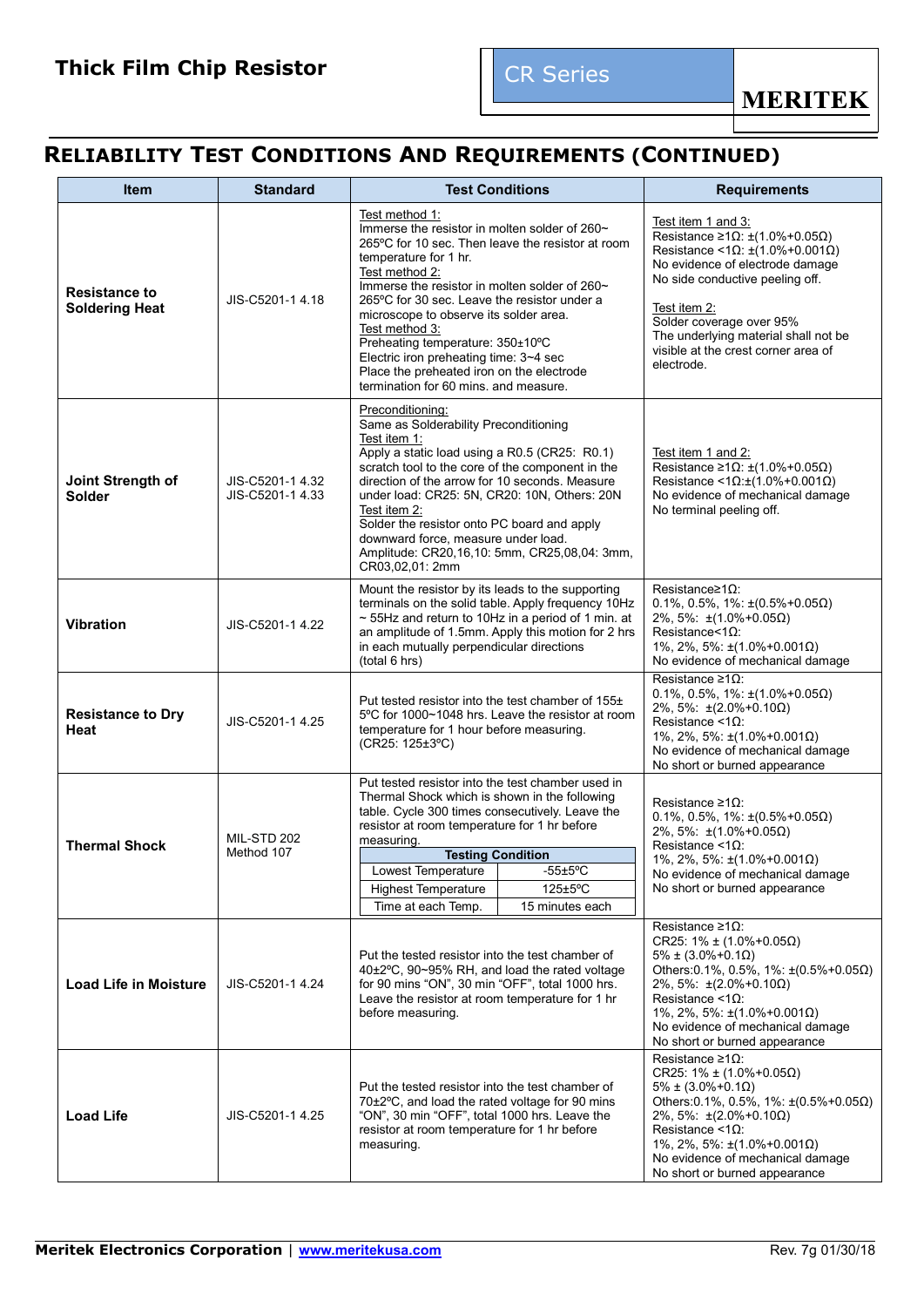# **RELIABILITY TEST CONDITIONS AND REQUIREMENTS (CONTINUED)**

| <b>Item</b>                         | <b>Standard</b>                           | <b>Test Conditions</b>                                                                                                                                                                                                                                                                              | <b>Requirements</b>                                                                                                                                                                                                                                              |
|-------------------------------------|-------------------------------------------|-----------------------------------------------------------------------------------------------------------------------------------------------------------------------------------------------------------------------------------------------------------------------------------------------------|------------------------------------------------------------------------------------------------------------------------------------------------------------------------------------------------------------------------------------------------------------------|
| Low Temperature<br><b>Operation</b> | MIL-R-55342D 4.7.4                        | Put tested resistor into the test chamber at room<br>temperature. Decrease the temperature to -55°C<br>and maintain this temperature for 1 hr. Load the<br>rated voltage for 45 min "ON", and 15 min "OFF."<br>Then leave the tested resistor at room<br>temperature for $8\pm1$ hrs., and measure. | Resistance $\geq 1\Omega$ :<br>$0.1\%$ , $0.5\%$ , $1\%$ : $\pm(0.5\% + 0.05\Omega)$<br>$2\%$ , 5%: $\pm$ (1.0%+0.05 $\Omega$ )<br>Resistance $\leq 10$ :<br>$1\%$ , 2%, 5%: ±(1.0%+0.001Ω)<br>No evidence of mechanical damage<br>No short or burned appearance |
| <b>Whisker Test</b>                 | <b>JESD Standard</b><br>NO.22A121 class 2 | Thermal Shock Test 1500 cycles.<br>Inspect for whisker formation.                                                                                                                                                                                                                                   | Max 50um                                                                                                                                                                                                                                                         |

# **RECOMMENDED SOLDERING PROFILES**

|                               | <b>Reflow Condition</b>              |                    |  |  |  |  |  |  |
|-------------------------------|--------------------------------------|--------------------|--|--|--|--|--|--|
|                               | Temp. Min $T_{s(min)}$               | $150^{\circ}$ C    |  |  |  |  |  |  |
| Pre<br>Heat                   | Temp. Max $T_{s(max)}$               | $180^{\circ}$ C    |  |  |  |  |  |  |
|                               | Time (min. to max.) $(t_s)$          | $60 - 120$ seconds |  |  |  |  |  |  |
|                               | Average ramp up rate $(T_L)$ to peak | 3°C/second max.    |  |  |  |  |  |  |
|                               | $T_{s(max)}$ to $T_L$ (Ramp-up rate) | 3°C/second max.    |  |  |  |  |  |  |
| <b>Reflow</b>                 | Temp. $(T_L)$                        | $230^{\circ}$ C    |  |  |  |  |  |  |
|                               | Time (min. to max.) $(t_L)$          | 40 seconds max.    |  |  |  |  |  |  |
|                               | Peak Temperature (T <sub>P</sub> )   | $260 - 265$ °C     |  |  |  |  |  |  |
| Temperature (t <sub>p</sub> ) | Time within 5°C of actual peak       | 10 seconds max.    |  |  |  |  |  |  |
| <b>Ramp-down Rate</b>         |                                      | 6°C/second         |  |  |  |  |  |  |

# **RECOMMENDED LAND PATTERN**

|                  |     | Dimensions (mm) |     |  |
|------------------|-----|-----------------|-----|--|
| <b>Type</b>      | A   | B               | C   |  |
| <b>CR25</b>      | 0.3 | 1.0             | 0.4 |  |
| <b>CR20</b>      | 0.5 | 1.5             | 0.6 |  |
| <b>CR16</b>      | 0.8 | 2.1             | 0.9 |  |
| <b>CR10</b>      | 1.2 | 3.0             | 1.3 |  |
| <b>CR08</b>      | 2.2 | 4.2             | 1.6 |  |
| CR <sub>04</sub> | 2.2 | 4.2             | 2.8 |  |
| CR <sub>03</sub> | 3.1 | 5.9             | 3.0 |  |
| <b>CR02</b>      | 3.5 | 6.1             | 2.8 |  |
| <b>CR01</b>      | 3.8 | 8.0             | 3.5 |  |



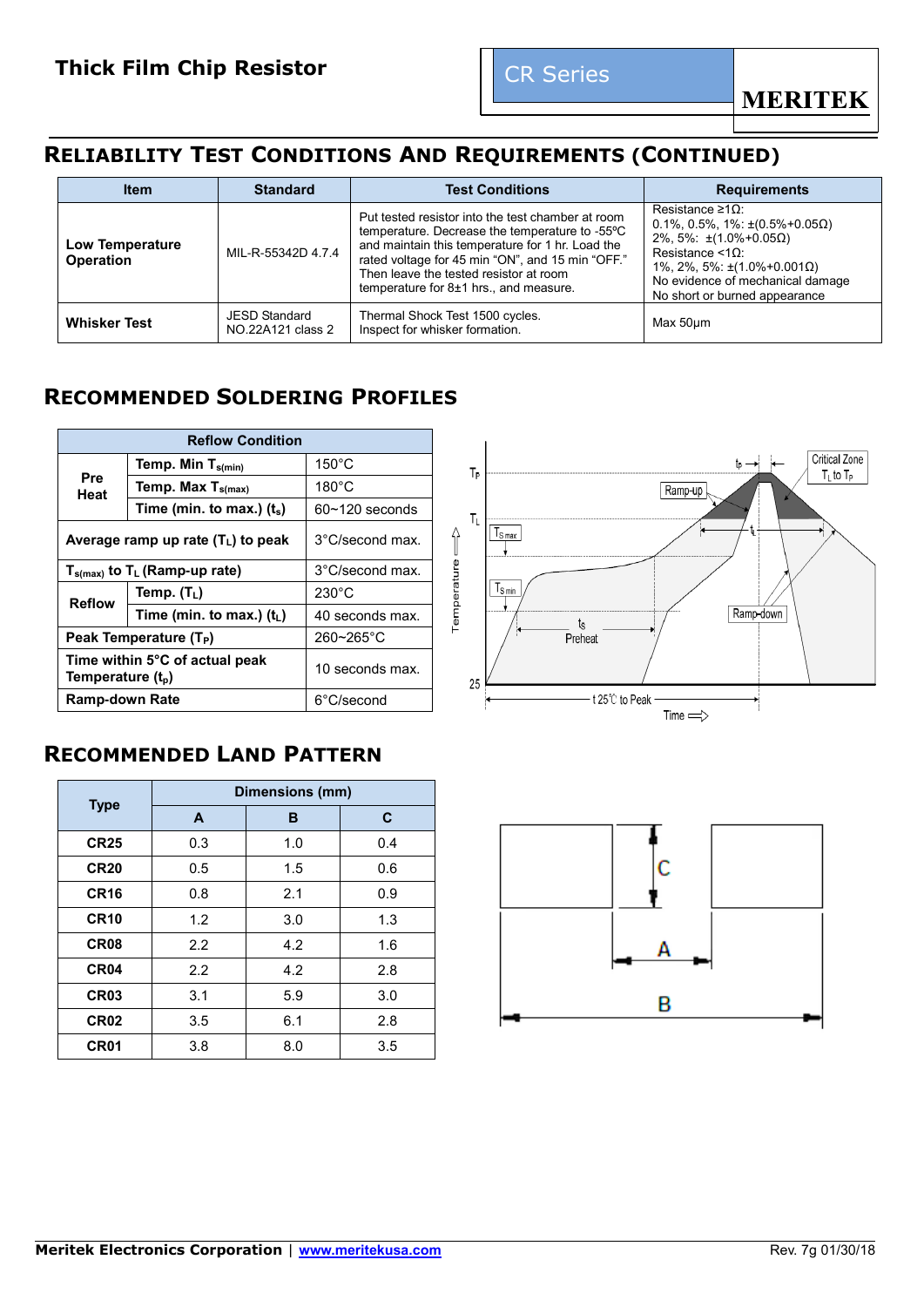# **TAPE AND REEL DIMENSIONS**





**TAPE** 



**DIRECTION OF FEED** 

**TH/TP/TQ CARRIER TAPE** 

TE **CARRIER TAPE** 

|             | <b>Tape Dimensions (mm)</b> |               |               |                |               |               |                   |                |               |                |                |               |
|-------------|-----------------------------|---------------|---------------|----------------|---------------|---------------|-------------------|----------------|---------------|----------------|----------------|---------------|
| <b>Type</b> | <b>Tape</b>                 | A             | B             | W              | Е             | F             | T1                | T <sub>2</sub> | P             | P <sub>0</sub> | 10 X P0        | <b>P1</b>     |
| <b>CR25</b> | TQ Paper                    | 0.68<br>±0.05 | 0.38<br>±0.03 | 8.00<br>±0.10  | 1.75<br>±0.10 | 3.50<br>±0.05 | 0.42<br>$+0.1/-0$ | 0.28<br>±0.02  | 1.00<br>±0.05 | 4.00<br>±0.05  | 40.00<br>±0.20 | 1.00<br>±0.05 |
| <b>CR25</b> | TQ PE                       | 0.68<br>±0.03 | 0.38<br>±0.03 | 8.00<br>±0.10  | 1.75<br>±0.10 | 3.50<br>±0.05 | 0.38<br>±0.05     | 0.30<br>±0.02  | 1.00<br>±0.05 | 4.00<br>±0.05  | 40.00<br>±0.20 | 1.00<br>±0.05 |
| <b>CR25</b> | <b>TH Paper</b>             | 0.68<br>±0.05 | 0.38<br>±0.03 | 8.00<br>±0.10  | 1.75<br>±0.10 | 3.50<br>±0.05 | 0.42<br>$+0.1/-0$ | 0.28<br>±0.02  | 2.00<br>±0.05 | 4.00<br>±0.05  | 40.00<br>±0.20 | 2.00<br>±0.05 |
| <b>CR25</b> | TH PE                       | 0.68<br>±0.03 | 0.38<br>±0.03 | 8.00<br>±0.10  | 1.75<br>±0.10 | 3.50<br>±0.05 | 0.38<br>±0.05     | 0.30<br>±0.02  | 2.00<br>±0.05 | 4.00<br>±0.05  | 40.00<br>±0.20 | 2.00<br>±0.05 |
| <b>CR20</b> | <b>TH</b>                   | 1.15<br>±0.05 | 0.65<br>±0.05 | 8.00<br>±0.20  | 1.75<br>±0.10 | 3.50<br>±0.05 | 0.40<br>$+0.2/-0$ | 0.40<br>±0.05  | 2.00<br>±0.10 | 4.00<br>±0.05  | 40.00<br>±0.20 | 2.00<br>±0.05 |
| <b>CR16</b> | <b>TH</b>                   | 1.80<br>±0.10 | 1.00<br>±0.10 | 8.00<br>±0.20  | 1.75<br>±0.10 | 3.50<br>±0.05 | 0.60<br>$+0.2/-0$ | 0.60<br>±0.10  | 2.00<br>±0.10 | 4.00<br>±0.05  | 40.00<br>±0.20 | 2.00<br>±0.05 |
| <b>CR16</b> | <b>TP</b>                   | 1.80<br>±0.10 | 1.00<br>±0.10 | 8.00<br>±0.20  | 1.75<br>±0.10 | 3.50<br>±0.05 | 0.60<br>$+0.2/-0$ | 0.60<br>±0.10  | 4.00<br>±0.10 | 4.00<br>±0.05  | 40.00<br>±0.20 | 2.00<br>±0.05 |
| <b>CR10</b> | <b>TP</b>                   | 2.30<br>±0.10 | 1.55<br>±0.10 | 8.00<br>±0.20  | 1.75<br>±0.10 | 3.50<br>±0.05 | 0.75<br>$+0.2/-0$ | 0.75<br>±0.10  | 4.00<br>±0.10 | 4.00<br>±0.05  | 40.00<br>±0.20 | 2.00<br>±0.05 |
| <b>CR08</b> | <b>TP</b>                   | 3.50<br>±0.20 | 1.90<br>±0.20 | 8.00<br>±0.20  | 1.75<br>±0.10 | 3.50<br>±0.05 | 0.75<br>$+0.2/-0$ | 0.75<br>±0.10  | 4.00<br>±0.10 | 4.00<br>±0.05  | 40.00<br>±0.20 | 2.00<br>±0.05 |
| <b>CR04</b> | <b>TP</b>                   | 3.50<br>±0.20 | 2.80<br>±0.20 | 8.00<br>±0.20  | 1.75<br>±0.10 | 3.50<br>±0.05 | 0.75<br>$+0.2/-0$ | 0.75<br>±0.10  | 4.00<br>±0.10 | 4.00<br>±0.05  | 40.00<br>±0.20 | 2.00<br>±0.05 |
| <b>CR03</b> | <b>TE</b>                   | 4.90<br>±0.10 | 3.40<br>±0.10 | 12.00<br>±0.20 | 1.75<br>±0.10 | 5.50<br>±0.05 | 0.75<br>±0.10     | 0.23<br>±0.02  | 4.00<br>±0.10 | 4.00<br>±0.10  | 40.00<br>±0.20 | 2.00<br>±0.05 |
| <b>CR02</b> | <b>TE</b>                   | 5.50<br>±0.20 | 2.80<br>±0.20 | 12.20<br>±0.20 | 1.75<br>±0.10 | 5.50<br>±0.05 | 1.10<br>±0.15     | 0.23<br>±0.15  | 4.00<br>±0.10 | 4.00<br>±0.05  | 40.00<br>±0.20 | 2.00<br>±0.05 |
| <b>CR01</b> | <b>TE</b>                   | 6.70<br>±0.20 | 3.40<br>±0.20 | 12.00<br>±0.20 | 1.75<br>±0.10 | 5.50<br>±0.05 | 1.10<br>±0.15     | 0.23<br>±0.15  | 4.00<br>±0.10 | 4.00<br>±0.05  | 40.00<br>±0.20 | 2.00<br>±0.05 |



| <b>Reel Dimensions (mm)</b> |                |               |               |                |                |                |  |  |  |  |  |
|-----------------------------|----------------|---------------|---------------|----------------|----------------|----------------|--|--|--|--|--|
| <b>Reel Type/ Tape</b>      | Wa             | м             | A             | в              | C              | D              |  |  |  |  |  |
| 7" reel for 8 mm tape       | $9.0 \pm 0.5$  | $178 \pm 2.0$ |               |                |                | $60.0 \pm 1.0$ |  |  |  |  |  |
| 7" reel for 12 mm tape      | $13.8 \pm 0.5$ | $178 \pm 2.0$ |               | $13.5 \pm 0.5$ | $21.0 \pm 0.5$ | $80.0 \pm 1.0$ |  |  |  |  |  |
| 10" reel for 8 mm tape      | $10.0 \pm 0.5$ | $254 \pm 2.0$ | $2.0 \pm 0.5$ |                |                | $100 \pm 1.0$  |  |  |  |  |  |
| 13" reel for 8 mm tape      | $10.0 \pm 0.5$ | $330 \pm 2.0$ |               |                |                | $100 \pm 1.0$  |  |  |  |  |  |

**Meritek Electronics Corporation** | **[www.meritekusa.com](http://www.meritekusa.com/)** Rev. 7g 01/30/18